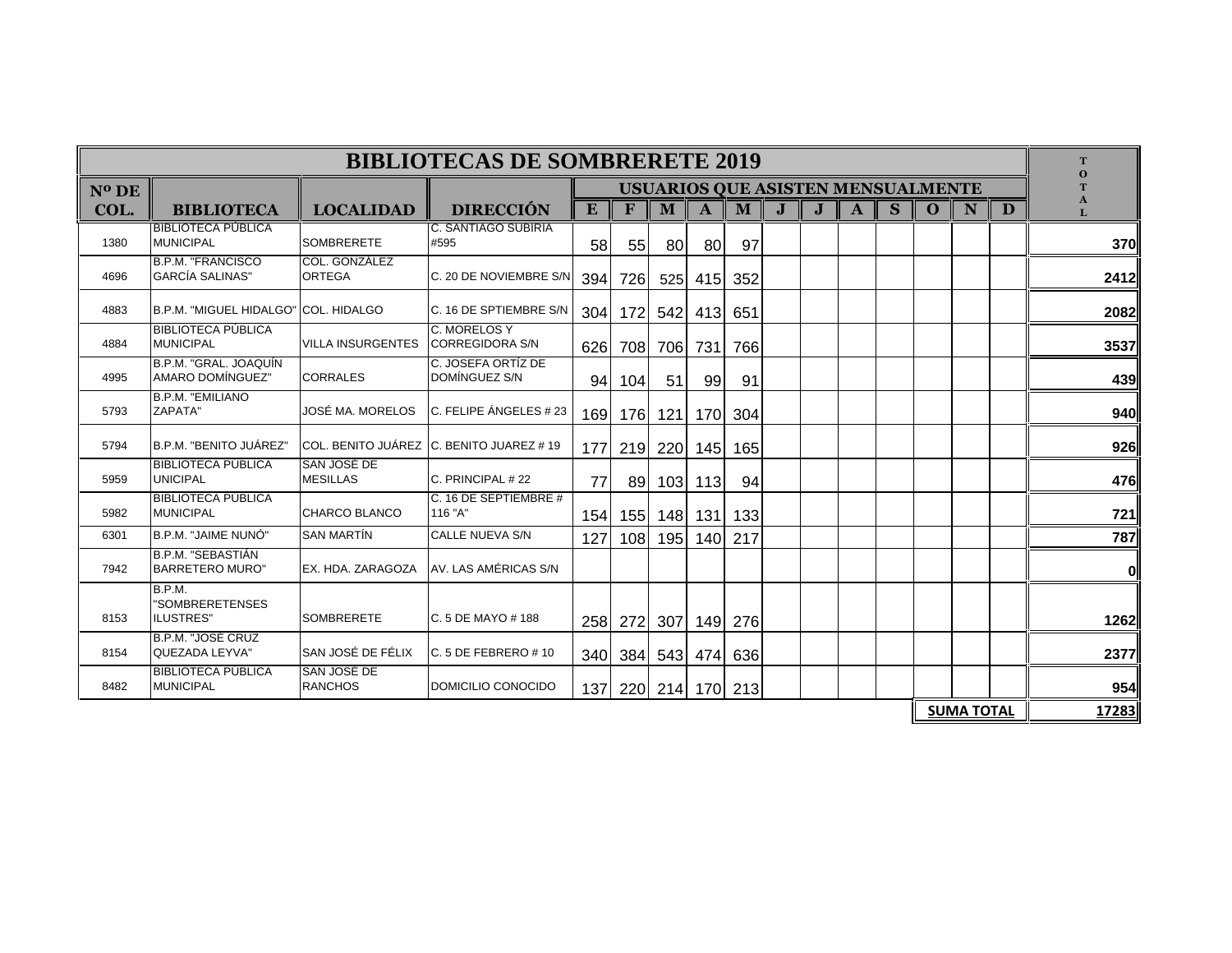| <b>MESES</b>      | <b>SOMBRERETE</b> | COL. GONZÁLEZ<br><b>ORTEGA</b> |      | COL. HIDALGO   VILLA INSURGENTES   CORRALES |      | JOSÉ MA.<br><b>MORELOS</b> | <b>COL. BENITO</b><br><b>JUÁREZ</b> | <b>SAN JOSÉ DE</b><br><b>MESILLAS</b> | <b>CHARCO</b><br><b>BLANCO</b> | <b>SAN MARTÍN</b> | EX. HDA.<br><b>ZARAGOZA</b> | <b>SOMBRERETE</b><br><b>ILUSTRES</b> | SAN JOSÉ DE FÉLIX RANCHOS | SAN JOSÉ DE |              |
|-------------------|-------------------|--------------------------------|------|---------------------------------------------|------|----------------------------|-------------------------------------|---------------------------------------|--------------------------------|-------------------|-----------------------------|--------------------------------------|---------------------------|-------------|--------------|
| <b>ENERO</b>      | 47                | 204                            | 130  | 228                                         | 68   | 174                        | 52                                  | 28                                    | 157                            | 157               | 67                          | 108                                  | 83                        | 77          |              |
| <b>FEBRERO</b>    | 69                | 485                            | 430  | 936                                         | 100  | 139                        | 310                                 | 73                                    | 472                            | 502               | 215                         | 183                                  | 237                       | 87          |              |
| <b>MARZO</b>      | 79                | 1101                           | 350  | 970                                         | 132  | 181                        | 302                                 | 90                                    | 585                            | 322               | 189                         | 427                                  | 283                       | 131         |              |
| <b>ABRIL</b>      | 70                | 777                            | 370  | 828                                         | 135  | 138                        | 315                                 | 80                                    | 331                            | 463               | 222                         | 410                                  | 259                       | 134         |              |
| <b>MAYO</b>       | 75                | 900                            | 238  | 929                                         | 104  | 172                        | 307                                 | 103                                   | 196                            | 289               | 153                         | 232                                  | 165                       | 130         |              |
| <b>JUNIO</b>      | 190               | 989                            | 764  | 978                                         | 204  | 215                        | 165                                 | 89                                    | 417                            | 680               |                             | 379                                  | 285                       | 190         |              |
| JULIO             | 168               | 858                            | 538  | 582                                         | 175  | 473                        | 165                                 | 86                                    | 344                            | 277               |                             | 352                                  | 227                       | 145         |              |
| <b>AGOSTO</b>     | 193               | 803                            | 881  | 813                                         | 328  | 214                        | 502                                 | 129                                   | 477                            | 444               |                             | 325                                  | 919                       | 444         |              |
| <b>SEPTIEMBRE</b> | 61                | 787                            | 322  | 501                                         | 137  | 34                         | 35                                  | 36                                    | 62                             | 183               | 110                         | 236                                  | 214                       | 105         |              |
| <b>OCTUBRE</b>    |                   |                                |      |                                             |      |                            |                                     |                                       |                                |                   |                             |                                      |                           |             |              |
| <b>NOVIEMBRE</b>  |                   |                                |      |                                             |      |                            |                                     |                                       |                                |                   |                             |                                      |                           |             |              |
| <b>DICIEMBRE</b>  |                   |                                |      |                                             |      |                            |                                     |                                       |                                |                   |                             |                                      |                           |             | <b>TOTAL</b> |
| <b>TOTAL</b>      | 952               | 6904                           | 4023 | 6765                                        | 1383 | 1740                       | 2153                                | 714                                   | 3041                           | 3317              | 956                         | 2652                                 | 2672                      | 1443        |              |